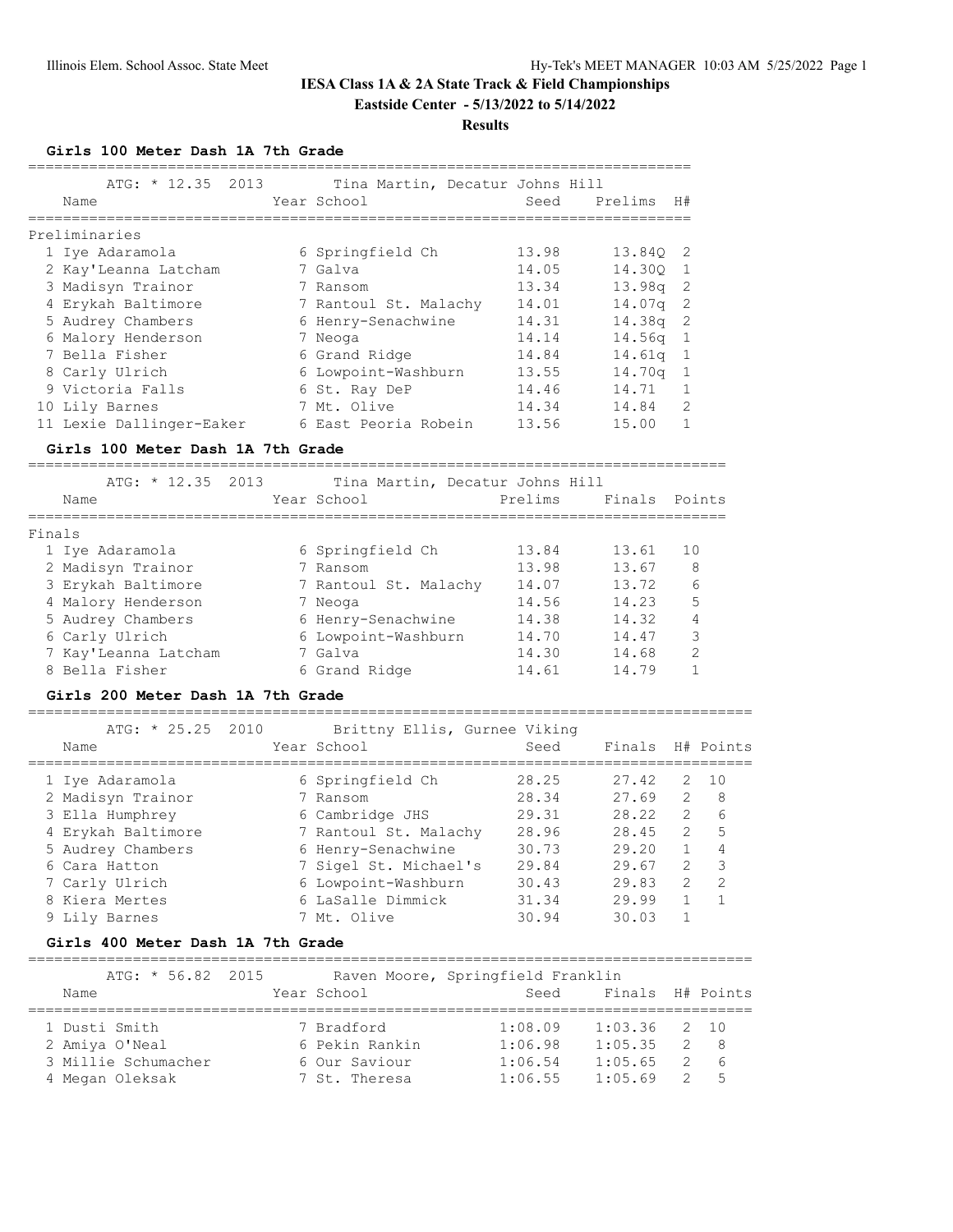# **IESA Class 1A & 2A State Track & Field Championships Eastside Center - 5/13/2022 to 5/14/2022**

# **Results**

# **....Girls 400 Meter Dash 1A 7th Grade**

| 5 Delani Duqqan     | 7 Utica Waltham     | 1:09.84 | 1:05.73 | $1 \quad 4$ |                          |
|---------------------|---------------------|---------|---------|-------------|--------------------------|
| 6 Ally Kinzinger    | 7 Cornerstone       | 1:10.63 | 1:08.48 |             | $\overline{\phantom{a}}$ |
| 7 Audrey Beals      | 6 Newton St. Thomas | 1:08.64 | 1:09.35 |             | $\overline{2}$           |
| 8 Taylor Panozzo    | 6 Grant Park        | 1:09.40 | 1:12.08 | 2 1         |                          |
| 9 Sofia Orozco      | 7 Aurora St. Rita   | 1:08.14 | 1:12.22 |             |                          |
| 10 Lillian Chaddock | 5 St. Vincent       | 1:10.38 | 1:12.27 |             |                          |

### **Girls 800 Meter Run 1A 7th Grade**

================================================================================

| ATG: * 2:16.24 2018<br>Name | Katrina Schlenker, Batavia Rotolo<br>Year School | Seed    | Finals Points |               |
|-----------------------------|--------------------------------------------------|---------|---------------|---------------|
| 1 Jana Vande Kemp           | 7 Cambridge JHS                                  | 2:48.57 | 2:31.16       | 10            |
| 2 Paityn Brady              | 6 St. Agnes                                      | 2:43.54 | 2:32.13       | 8             |
| 3 Farah Scott               | 7 Holy Cross                                     | 2:41.44 | 2:35.78       | 6             |
| 4 Gwendolyn Hobson          | 7 Harvest Chri                                   | 2:40.55 | 2:36.34       | 5             |
| 5 Ella Kueker               | 6 St. Josaphat                                   | 2:41.53 | 2:37.96       | 4             |
| 6 Yulia Stefanyuk           | 6 Harvest Chri                                   | 2:40.23 | 2:40.21       | 3             |
| 7 Jenna Arenz               | 6 Springfield Ch                                 | 2:41.51 | 2:41.16       | $\mathcal{P}$ |
| 8 Grace Richie              | 7 Tri-Point                                      | 3:00.30 | 2:41.27       | 1             |
| 9 Aubrey Duttlinger         | 7 Oglesby Holy Family                            | 2:44.24 | 2:41.70       |               |
| 10 Bryn Williamson          | 7 Limestone Wa                                   | 2:48.30 | 2:44.24       |               |
| 11 Beatrice Pawley          | 6 St. Mary's Bloom                               | 2:53.95 | 2:49.87       |               |

#### **Girls 1600 Meter Run 1A 7th Grade**

================================================================================

| Name                 |  | Seed                                                                                                                                                                                                                          | Finals  | Points                                                   |
|----------------------|--|-------------------------------------------------------------------------------------------------------------------------------------------------------------------------------------------------------------------------------|---------|----------------------------------------------------------|
|                      |  |                                                                                                                                                                                                                               |         |                                                          |
| 1 Paityn Brady       |  | 5:38.84                                                                                                                                                                                                                       | 5:41.13 | 10                                                       |
| 2 Jana Vande Kemp    |  | 6:34.22                                                                                                                                                                                                                       | 5:44.68 | 8                                                        |
| 3 Gwendolyn Hobson   |  | 5:53.96                                                                                                                                                                                                                       | 5:50.05 | 6                                                        |
| 4 Farah Scott        |  | 5:55.54                                                                                                                                                                                                                       | 5:51.33 | 5                                                        |
| 5 Ella Kueker        |  | 5:52.19                                                                                                                                                                                                                       | 6:01.88 | 4                                                        |
| 6 Shannon Zopel      |  | 5:59.34                                                                                                                                                                                                                       | 6:06.59 | 3                                                        |
| 7 Kyndrie Delagrange |  | 5:55.51                                                                                                                                                                                                                       | 6:07.53 | $\mathfrak{D}$                                           |
| 8 Ally Kinzinger     |  | 5:53.75                                                                                                                                                                                                                       | 6:22.93 |                                                          |
| 9 Willow Gomez       |  | 6:22.62                                                                                                                                                                                                                       | 6:32.44 |                                                          |
| 10 Kayla Crull       |  | 6:39.31                                                                                                                                                                                                                       | 6:37.13 |                                                          |
| 11 Elizabeth Vazquez |  | 6:52.34                                                                                                                                                                                                                       | 7:16.23 |                                                          |
| -- Adelaide Schrimpf |  | 5:50.26                                                                                                                                                                                                                       | DNF     |                                                          |
|                      |  | Year School<br>6 St. Agnes<br>7 Cambridge JHS<br>7 Harvest Chri<br>7 Holy Cross<br>6 St. Josaphat<br>7 Peoria St. Jude<br>7 Roanoke-Benson<br>7 Cornerstone<br>6 Delavan<br>7 Potomac<br>7 Earlville<br>5 Chicago St. Clement |         | ATG: * 4:59.57 2018<br>Katrina Schlenker, Batavia Rotolo |

### **Girls 100 Meter Hurdles 1A 7th Grade**

============================================================================

| ATG: * 14.57 2018<br>Name | Macee Rivers, Cahokia Wirth<br>Year School | Seed  | H#<br>Prelims |
|---------------------------|--------------------------------------------|-------|---------------|
| Preliminaries             |                                            |       |               |
| 1 Kay'Leanna Latcham      | 7 Galva                                    | 17.89 | 17.380 1      |
| 2 Neely Goetten           | 7 St. Fran HG                              | 17.74 | 18.340 2      |
| 3 Kaitlyn Borrowman       | 7 Pleasant Hill                            | 17.74 | $17.48q$ 1    |
| 4 Alena Rottinghaus       | 6 Springfield Ch                           | 18.63 | $18.46q$ 2    |
| 5 Felicity Shane          | 7 Peoria St. Jude                          | 18.95 | $18.57q$ 1    |
| 6 Leah Martin             | 6 Morris Nettle Creek                      | 18.52 | $18.88q$ 2    |
| 7 Atleigh Miller          | 6 Prairieview                              | 18.81 | $18.89q$ 1    |
|                           |                                            |       |               |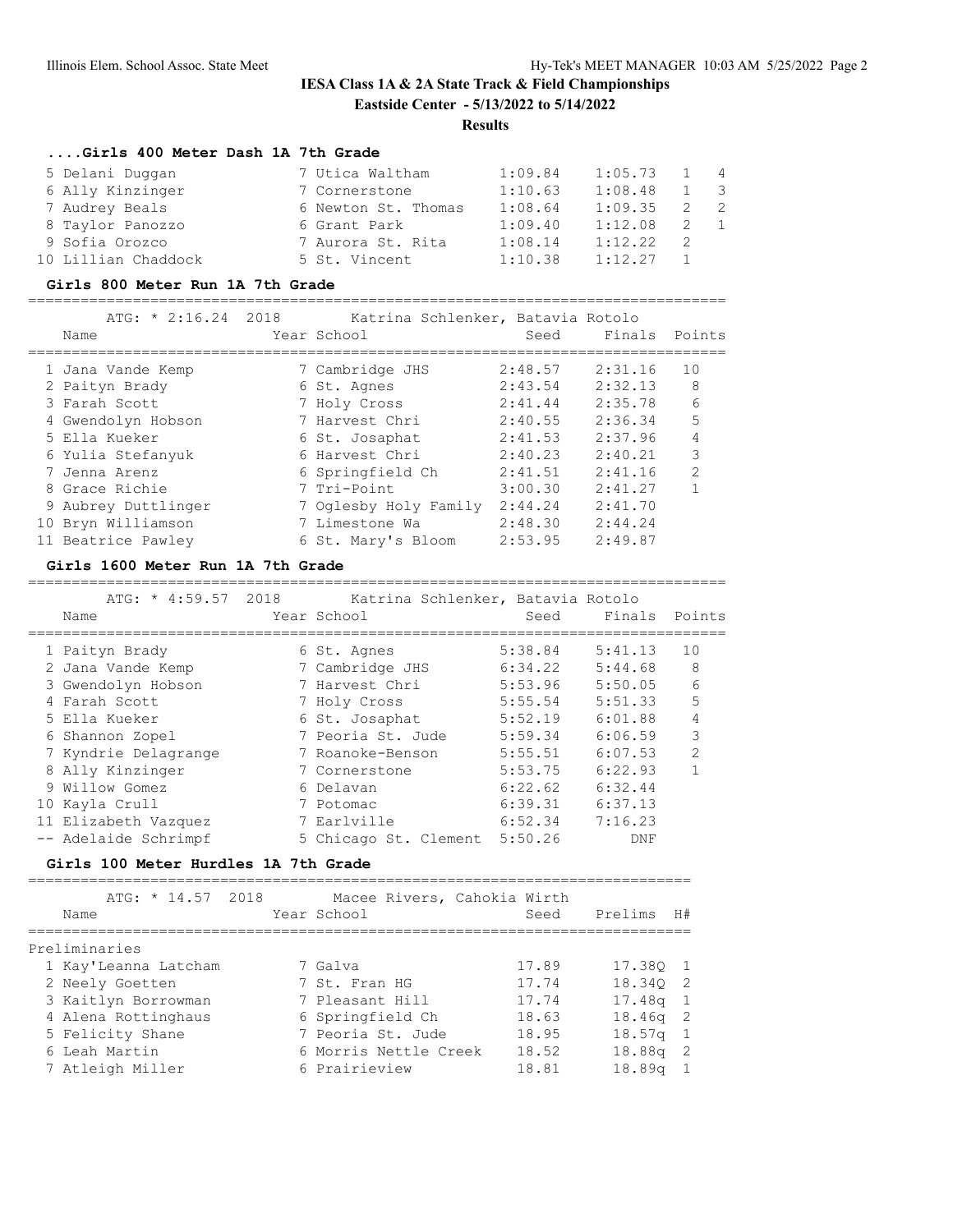# **IESA Class 1A & 2A State Track & Field Championships Eastside Center - 5/13/2022 to 5/14/2022**

#### **Results**

| Girls 100 Meter Hurdles 1A 7th Grade |                       |       |            |                |
|--------------------------------------|-----------------------|-------|------------|----------------|
| 8 Amelia Garthwait                   | 7 St. Theresa         | 19.96 | $19.40q$ 1 |                |
| 9 Mackayla Berkel                    | 6 East Peoria Robein  | 19.48 | 19.75 2    |                |
| 10 Lauren Gier                       | 6 Newton St. Thomas   | 19.64 | 19.88      | $\overline{1}$ |
| 11 Aubrey Duttlinger                 | 7 Oglesby Holy Family | 19.14 | 19.92      | $\overline{2}$ |

#### **Girls 100 Meter Hurdles 1A 7th Grade**

================================================================================ ATG: \* 14.57 2018 Macee Rivers, Cahokia Wirth Name Year School Prelims Finals Points ================================================================================ Finals 1 Neely Goetten 7 St. Fran HG 18.34 17.55 10 2 Kaitlyn Borrowman 7 Pleasant Hill 17.48 17.58 8 3 Amelia Garthwait 7 St. Theresa 19.40 18.30 6 4 Alena Rottinghaus 6 Springfield Ch 18.46 18.31 5 5 Leah Martin 6 Morris Nettle Creek 18.88 18.54 4 6 Kay'Leanna Latcham 7 Galva 17.38 18.77 3 7 Atleigh Miller 6 Prairieview 18.89 18.91 2 8 Felicity Shane 7 Peoria St. Jude 18.57 19.00 1

## **Girls 4x100 Meter Relay 1A 7th Grade**

===================================================================================

ATG: \* 50.12 2007 E. St. Louis Lincoln

Floyd, Raymond, Watkins, Clemons

| School                      |    | Seed                    | Finals  |                | H# Points      |
|-----------------------------|----|-------------------------|---------|----------------|----------------|
| 1 Sigel St. Michael's       |    | 58.34                   | 57.53   | $\overline{2}$ | 10             |
| 1) Kaelyn Ordner 6          |    | 2) Kaylie Jordan 7      |         |                |                |
| 3) Ali Kollmann 7           |    | 4) Cara Hatton 7        |         |                |                |
| 2 Washington St. Patrick    |    | 59.58                   | 58.40   | 2              | 8              |
| 1) McKenna Sparks 7         |    | 2) Ava Ritter 6         |         |                |                |
| 3) Miranda Windsor 6        |    | 4) Petra Chiras 6       |         |                |                |
| 3 Mt. Prospect St. Raymond  |    | 59.86                   | 58.45   | $\overline{2}$ | 6              |
| 1) Victoria Falls 6         |    | 2) Hannah Manczko 6     |         |                |                |
| 3) Kylie Favia 6            |    | 4) Vaughan Everson 6    |         |                |                |
| 4 Aurora Christian          |    | 59.90                   | 58.90   | 2              | 5              |
| 1) Josie Chenault 7         |    | 2) Katie Maddox 7       |         |                |                |
| 3) Chloe Meyer 7            | 4) | Iliana Frias-Martinez 7 |         |                |                |
| 5 Kewanee Wethersfield      |    | 1:02.34                 | 59.14   | $\mathbf{1}$   | 4              |
| 1) Lana Scott 7             |    | 2) Abbey Carman 6       |         |                |                |
| 3) Gracie Garcia 7          |    | 4) Katelyn Carman 7     |         |                |                |
| 6 Jacksonville Our Saviour  |    | 1:02.54                 | 59.28   | $\mathbf{1}$   | 3              |
| 1) Abby Wood 6              |    | 2) Adyson Haefeli 6     |         |                |                |
| 3) Madi Maro 7              |    | 4) Lexi Laumakis 7      |         |                |                |
| 7 Rantoul St. Malachy       |    | 1:01.11                 | 59.57   | $\overline{2}$ | $\mathfrak{D}$ |
| 1) Evelynn Graham 7         |    | 2) Avery Humphrey 5     |         |                |                |
| 3) Addyson Sherrick 7       |    | 4) Erykah Baltimore 7   |         |                |                |
| 8 Pekin Rankin              |    | 1:00.93                 | 1:00.06 | $\overline{2}$ | $\mathbf{1}$   |
| 1) Macy Fitzanko 7          |    | 2) Khloe Rivord 6       |         |                |                |
| 3) Macie Lamberson 6        |    | 4) Charlee Lenne 7      |         |                |                |
| 9 Oglesby Holy Family       |    | 1:02.24                 | 1:01.17 | 2              |                |
| 1) Isla Kilday 6            |    | 2) Josie Lynch 7        |         |                |                |
| 3) Rosalie Leininger 6      | 4) | Aubrey Duttlinger 7     |         |                |                |
| 10 Peoria Limestone Walters |    | 1:04.16                 | 1:05.03 | 1              |                |
| 1) Avianna Hobson 5         |    | 2) Alexandria Badorek 5 |         |                |                |
|                             |    |                         |         |                |                |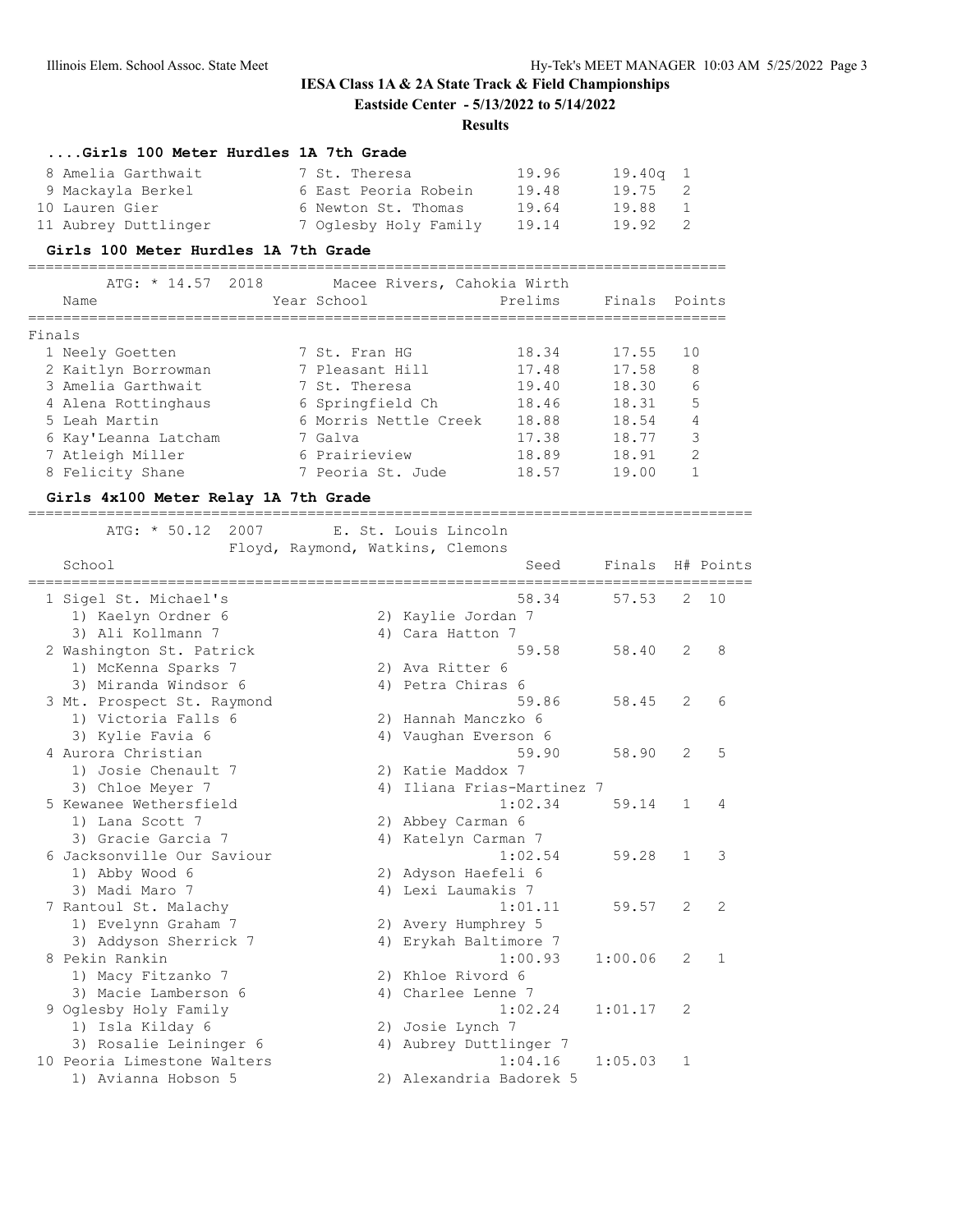**Eastside Center - 5/13/2022 to 5/14/2022**

#### **Results**

**....Girls 4x100 Meter Relay 1A 7th Grade**

3) Bree Williamson 5 4) Cadence Hentz 7

**Girls 4x200 Meter Relay 1A 7th Grade**

=================================================================================== ATG: \* 1:46.54 2008 E. St. Louis Lincoln Gardner, Davis, Sykes, Howard School Seed Finals H# Points =================================================================================== 1 Springfield Christian 1:59.95 1:56.80 2 10 1) Alena Rottinghaus 6 2) Aubrey Romanger 7 3) Kyra Wolters 7 (4) Iye Adaramola 6 2 Pekin Rankin 2:01.44 1:57.82 2 8 1) Amiya O'Neal 6 2) Bella Sisk 6 3) Barbara Barrientos 6  $\,$  4) Morgan Smith 7 3 Delavan 2:02.12 2:00.59 2 6 1) Madelyn Albers 7 2) Kylin Brockhouse 7 3) McKinzey Ring 7 (4) Khloe Stockham 7 4 Millbrook 2:03.53 2:01.94 2 5 1) Vyvienn O'Connell 7 2) Taylor Jeffers 7<br>3) Makenzie Doss 7 3 4) Adelaide Johnson 7 3) Makenzie Doss 7 4) Adelaide Johnson 7 5 Cambridge JHS 2:08.16 2:03.33 2 4 1) Ella Humphrey 6 2) Cambria Harreld 7 3) Caylee Beam 6 4) Mackenzie Peck 7 6 Peoria Limestone Walters 2:08.90 2:05.12 2 3 1) McKinley Allison 7 2) Sydney Werneburg 5 3) Bryn Williamson 7 4) Annabelle Grafton 5 7 Palmyra Northwestern 2:12.64 2:05.56 1 2 1) Bryleigh Abbott 5 2) Elizabeth Allen 7 3) Kaylee Joiner 7 (a) 4) Sofia Preusen 7 8 Newton St. Thomas 2:07.24 2:06.53 2 1 1) Maleah Miller 6 2) Kassie Pitcher 6 3) Alani Bergbower 6 (4) Lauren Gier 6 9 Rossville-Alvin 2:12.75 2:07.58 1 1) Audrina VanHuis 7 2) Kandace Behrends 7 3) Emma Shelato 7 (4) Ayala Stone 7 10 Mt. Prospect St. Raymond 2:15.82 2:15.27 1 1) Hope Garland 6 2) Eleanor Prosperi 5 3) Violet Maentz 6 (4) Julia Maher 6 11 LaSalle Trinity Catholic 2:20.84 2:16.28 1 1) Kate Duncan 7 2) Paige Picco 7 3) Lila Koehler 7 4) Makenzie Chamberlain 7 12 Bloomington St. Mary's 2:08.70 2:17.80 2 1) Beatrice Pawley 6 2) Chloe Lavazza 7 3) Veronica Wallace 7 (4) Addison DeSanty 7

#### **Girls 4x400 Meter Relay 1A 7th Grade**

=================================================================================== ATG: \* 4:07.69 2004 Bloomington Jhs School Seed Finals H# Points =================================================================================== 1 Springfield Christian 4:34.31 4:29.08 2 10 1) Alena Rottinghaus 6 2) Anna Venteress 6 3) Kyra Wolters 7 4) Iye Adaramola 6 2 Pekin Rankin 4:39.14 4:31.29 2 8 1.5.<br>1) Barbara Barrientos 6 2) Morgan Smith 7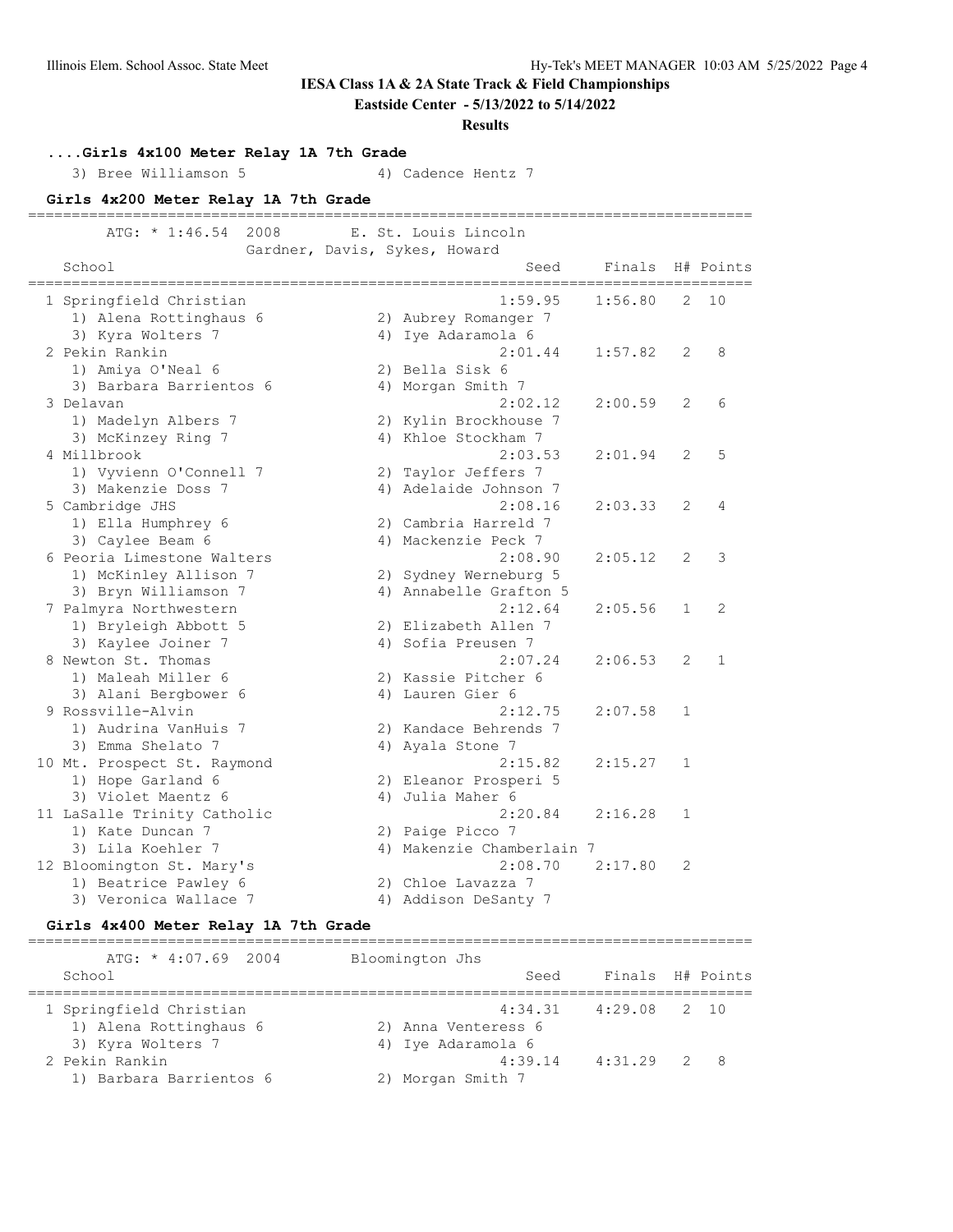# **Eastside Center - 5/13/2022 to 5/14/2022**

# **Results**

# **....Girls 4x400 Meter Relay 1A 7th Grade**

| 3) Amiya O'Neal 6           | 4) Bella Sisk 6        |         |              |                |
|-----------------------------|------------------------|---------|--------------|----------------|
| 3 Delavan                   | 4:51.10                | 4:42.13 | 2            | 6              |
| 1) Madelyn Albers 7         | 2) McKinzey Ring 7     |         |              |                |
| 3) Kylin Brockhouse 7       | 4) Khloe Stockham 7    |         |              |                |
| 4 Cambridge JHS             | 5:07.70                | 4:45.53 | $\mathbf{1}$ | 5              |
| 1) Mackenzie Peck 7         | 2) Cambria Harreld 7   |         |              |                |
| 3) Ella Humphrey 6          | 4) Jana Vande Kemp 7   |         |              |                |
| 5 Millbrook                 | 5:01.86                | 4:50.27 | 2            | $\overline{4}$ |
| 1) Vyvienn O'Connell 7      | 2) Malia Maddox 7      |         |              |                |
| 3) Makenzie Doss 7          | 4) Annalyse Creps 7    |         |              |                |
| 6 Sigel St. Michael's       | 4:54.54                | 4:52.60 | 2            | 3              |
| 1) Molly Moran 6            | 2) Kendal Lindsay 7    |         |              |                |
| 3) Nora Bueker 6            | 4) Brooklyn Will 6     |         |              |                |
| 7 Jacksonville Our Saviour  | 5:03.14                | 4:53.86 | 2            | 2              |
| 1) Abby Wood 6              | 2) Adyson Haefeli 6    |         |              |                |
| 3) Madi Maro 7              | 4) Millie Schumacher 6 |         |              |                |
| 8 Potomac                   | 5:09.56                | 4:54.31 | $\mathbf{1}$ | $\mathbf{1}$   |
| 1) Silver Button 7          | 2) Addyson Tholl 7     |         |              |                |
| 3) Aleyah Carley 7          | 4) Kayla Crull 7       |         |              |                |
| 9 Normal Epiphany           | 5:06.95                | 5:02.47 | 2            |                |
| 1) Regan Baker 6            | 2) Anya Rossi 7        |         |              |                |
| 3) Laynie Sax 7             | 4) Samantha Meyer 5    |         |              |                |
| 10 Buffalo Grove St. Mary   | 4:52.73                | 5:04.17 | 2            |                |
| 1) Lana Smith 7             | 2) Eleanor Miller 7    |         |              |                |
| 3) Mia Michuda 7            | 4) Ava LoVerde 7       |         |              |                |
| 11 Peoria Limestone Walters | 5:11.15                | 5:04.58 | $\mathbf{1}$ |                |
| 1) Avianna Hobson 5         | 2) Sydney Werneburg 5  |         |              |                |
| 3) Ellie Hurn 6             | 4) Annabelle Grafton 5 |         |              |                |
| 12 Ottawa Wallace           | 5:31.94                | 5:24.50 | $\mathbf 1$  |                |
| 1) Ava Jacobs 7             | 2) Katelyn Friestad 7  |         |              |                |
| 3) Maisie Graham 5          | 4) Kayjah Frolich 6    |         |              |                |
|                             |                        |         |              |                |

# **Girls High Jump 1A 7th Grade**

| Name                 |                               | ATG: * 5-07 2015 Daelin Switzer, Decatur Our Lady Of Lour<br>Year School |             | Seed Finals Points         |                |  |  |  |
|----------------------|-------------------------------|--------------------------------------------------------------------------|-------------|----------------------------|----------------|--|--|--|
| 1 Cara Hatton        |                               | 7 Sigel St. Michael's 4-09.00                                            | $4 - 09.00$ | $4 - 11.00$<br>$4 - 08.00$ | 10             |  |  |  |
| 2 Bryn Williamson    |                               | 7 Limestone Wa                                                           |             |                            | 8              |  |  |  |
| 3 Malory Henderson   |                               | 7 Neoga                                                                  | $4 - 09.00$ | $4 - 08.00$                | 6              |  |  |  |
| 4 Erykah Baltimore   |                               | 7 Rantoul St. Malachy                                                    | $4 - 06.00$ | $4 - 06.00$                | 5              |  |  |  |
| 5 Barbara Barrientos |                               | 6 Pekin Rankin                                                           | $4 - 04.00$ | $4 - 04.00$                | $\overline{4}$ |  |  |  |
| 6 Aurora Weber       |                               | 7 Mazon-Verona                                                           | $4 - 04.00$ | $4 - 04.00$                | 3              |  |  |  |
| 7 Kate Duncan        |                               | 7 Trinity Cath                                                           | $4 - 00.00$ | $4 - 02.00$                | 1.50           |  |  |  |
| 7 Jozlynn Castro     |                               | 7 Chadwick                                                               | $4 - 04.00$ | $4 - 02.00$                | 1.50           |  |  |  |
| -- Lyla Higgins      |                               | 7 Pleasant Hill                                                          | $4 - 00.00$ | NΗ                         |                |  |  |  |
| -- Taylor Panozzo    |                               | 6 Grant Park                                                             | $4 - 06.00$ | ΝH                         |                |  |  |  |
| -- Chloe Lavazza     |                               | 7 St. Mary's Bloom                                                       | $4 - 04.00$ | NΗ                         |                |  |  |  |
|                      | Girls Pole Vault 1A 7th Grade |                                                                          |             |                            |                |  |  |  |
| ATG: * 11-08 2017    |                               | Rhiannon Held, Mt. Zion                                                  |             |                            |                |  |  |  |

|              | . | $\pm$ $\pm$ $\sqrt{2}$ |  |             | INIIKHIIVII IICIU, IIC. AIUII |                               |               |  |
|--------------|---|------------------------|--|-------------|-------------------------------|-------------------------------|---------------|--|
| Name         |   |                        |  | Year School |                               | Seed                          | Finals Points |  |
| 1 Ava Miller |   |                        |  |             |                               | 7 Sigel St. Michael's 6-06.00 | 7-06.00 10    |  |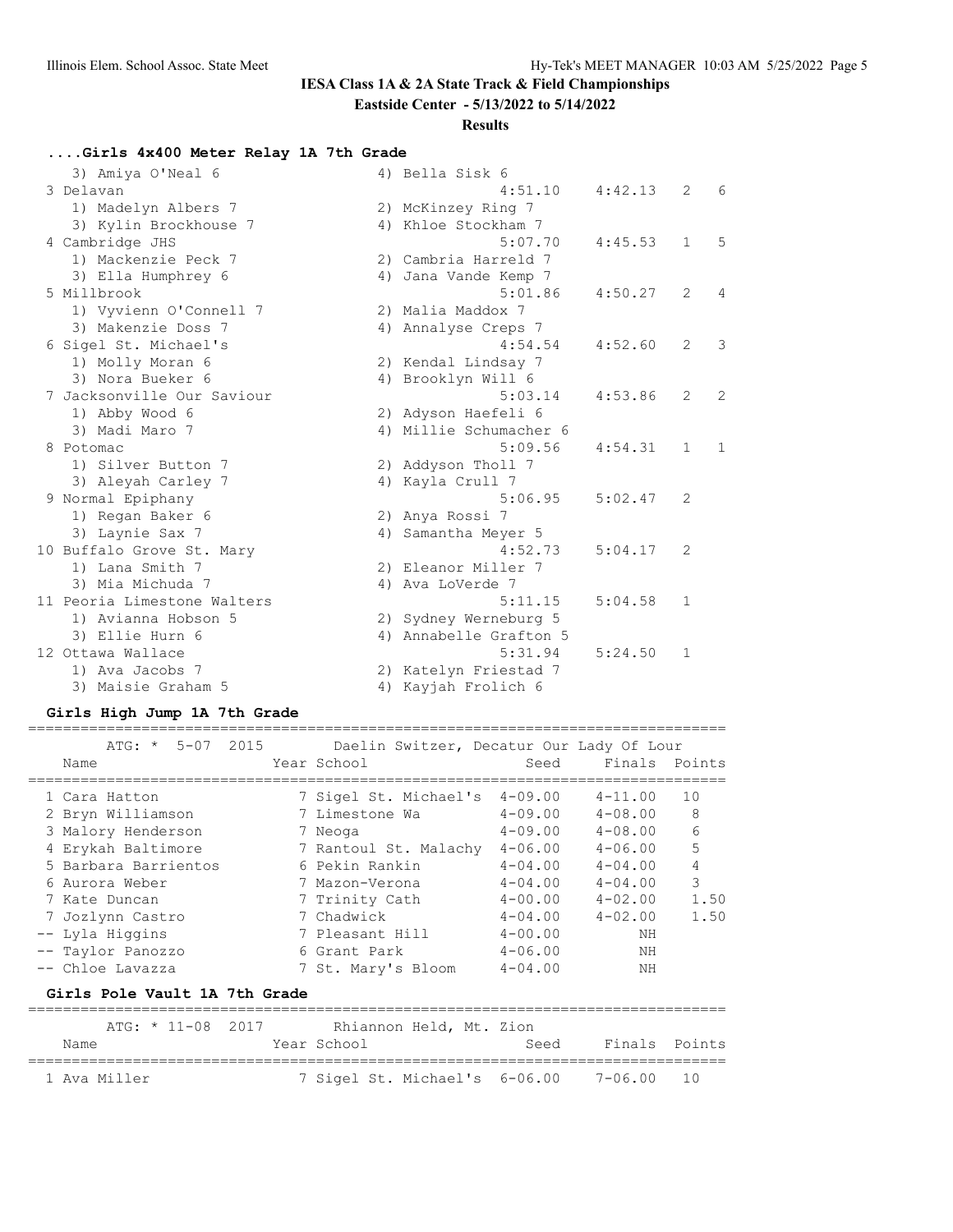**Eastside Center - 5/13/2022 to 5/14/2022**

# **Results**

# **....Girls Pole Vault 1A 7th Grade**

| 2 Felicity Shane    | 7 Peoria St. Jude | 6-06.00 6-09.00 | - 8 |
|---------------------|-------------------|-----------------|-----|
| 3 Vyvienn O'Connell | 7 Millbrook       | 6-06.00 6-03.00 | - 6 |

#### **Girls Long Jump 1A 7th Grade**

================================================================================

|     | $ATG: * 18-10 1978$ |  | Shirley Hayes, Joliet Hufford  |              |               |               |
|-----|---------------------|--|--------------------------------|--------------|---------------|---------------|
|     | Name                |  | Year School                    | Seed         | Finals Points |               |
|     | 1 Aubrey Duttlinger |  | 7 Oglesby Holy Family 13-08.75 |              | $15 - 08.75$  | 10            |
|     | 2 Grace Richie      |  | 7 Tri-Point                    | $14 - 05.50$ | $15 - 07.75$  | 8             |
|     | 3 Allie Hermann     |  | 7 Newton St. Thomas            | $13 - 04.25$ | $15 - 04.50$  | 6             |
|     | 4 Madisyn Trainor   |  | 7 Ransom                       | $14 - 06.00$ | $14 - 11.75$  | 5             |
|     | 5 Callan Kinsella   |  | 6 Joliet St. Raymond           | $14 - 02.00$ | $14 - 10.00$  |               |
|     | 6 Abbi Armstrong    |  | 6 Cornell                      | $13 - 05.50$ | $14 - 02.50$  | 3             |
|     | 7 Neely Goetten     |  | 7 St. Fran HG                  | $12 - 09.25$ | $13 - 10.75$  | $\mathcal{P}$ |
|     | 8 Kylin Brockhouse  |  | 7 Delavan                      | $12 - 11.00$ | $13 - 09.50$  |               |
|     | 9 Audrey Chambers   |  | 6 Henry-Senachwine             | $13 - 03.00$ | $13 - 04.75$  |               |
| 10. | - Rachelle McCellan |  | 5 Galesburg Costa              | $13 - 03.50$ | $13 - 01.25$  |               |

#### **Girls Shot Put 1A 7th Grade**

| $ATG: * 41-02$<br>2014  | Tayla Schwarz, Dixon Reagan    |              |              |                |
|-------------------------|--------------------------------|--------------|--------------|----------------|
| Name                    | Year School                    | Seed         | Finals       | Points         |
| 1 Mackenzie Peck        | 7 Cambridge JHS                | $27 - 02.50$ | $28 - 07.75$ | 10             |
| 2 Katera Ulery          | 7 Carrollton St. John 26-09.50 |              | $27 - 05.50$ | 8              |
| 3 Aaliyah Singleton     | 6 Hampton                      | $26 - 09.50$ | $26 - 09.75$ | 6              |
| 4 Kiya Williams         | 7 East Peoria Robein           | $26 - 04.50$ | $26 - 03.00$ | 5              |
| 5 Addison Scherer       | 7 Earlville                    | $26 - 01.50$ | $25 - 08.00$ | 4              |
| 6 Julie Wayman          | 6 VisionWay Ch                 | $25 - 06.00$ | $25 - 06.00$ | 3              |
| 7 Lexie Dallinger-Eaker | 6 East Peoria Robein           | $26 - 00.00$ | $25 - 04.50$ | $\overline{2}$ |
| 8 Ava Earnest           | 7 Newton St. Thomas            | $24 - 01.00$ | $25 - 02.00$ |                |
| 9 Temperance Uhl        | 7 Streator Woodland            | $26 - 00.50$ | $24 - 06.00$ |                |
| 10 Laney Bernard        | 7 Elwood GS                    | $25 - 10.50$ | $24 - 04.00$ |                |
| 11 Kinley Blanck        | 6 Cissna Park                  | $23 - 07.00$ | $22 - 10.50$ |                |
| 12 Emma Gaspardo        | 6 Henry-Senachwine             | $22 - 03.00$ | $20 - 11.00$ |                |
| 13 Magdalena Nolan      | 6 St. Josaphat                 | $18 - 04.00$ | $17 - 09.50$ |                |

================================================================================

### **Girls Discus Throw 1A 7th Grade**

| ATG: * 127-02 1987<br>Name | Keshia Burrow, Springfield Washington<br>Year School | Seed      | Finals    | Points         |
|----------------------------|------------------------------------------------------|-----------|-----------|----------------|
| 1 Aleyah Carley            | 7 Potomac                                            | $83 - 03$ | $87 - 08$ | 10             |
| 2 Macie Lamberson          | 6 Pekin Rankin                                       | $77 - 07$ | $83 - 00$ | 8              |
| 3 Chloe McAdams            | 6 Carrollton St. John                                | $83 - 08$ | $81 - 01$ | 6              |
| 4 Katera Ulery             | 7 Carrollton St. John                                | $80 - 06$ | $80 - 04$ | 5              |
| 5 Mackenzie Peck           | 7 Cambridge JHS                                      | $72 - 09$ | $77 - 04$ | 4              |
| 6 Grace Schumacher         | 7 Newton St. Thomas                                  | $73 - 02$ | $72 - 03$ | 3              |
| 7 Chandler Weber           | 6 Flanagan                                           | $75 - 05$ | $67 - 07$ | $\mathfrak{D}$ |
| 8 Greta Goldenstein        | 6 Prairieview                                        | $70 - 11$ | $65 - 00$ |                |
| 9 Adisyn McCarty           | 7 Potomac                                            | $70 - 04$ | $63 - 01$ |                |
| 10 Rylie Whitman           | 6 Pekin Rankin                                       | $70 - 09$ | $60 - 10$ |                |
| 11 Caitlin Talty           | 7 Ransom                                             | $72 - 05$ | $58 - 01$ |                |
| 12 Ava Delphi              | 7 Dalzell Grade                                      | $63 - 02$ | $56 - 07$ |                |